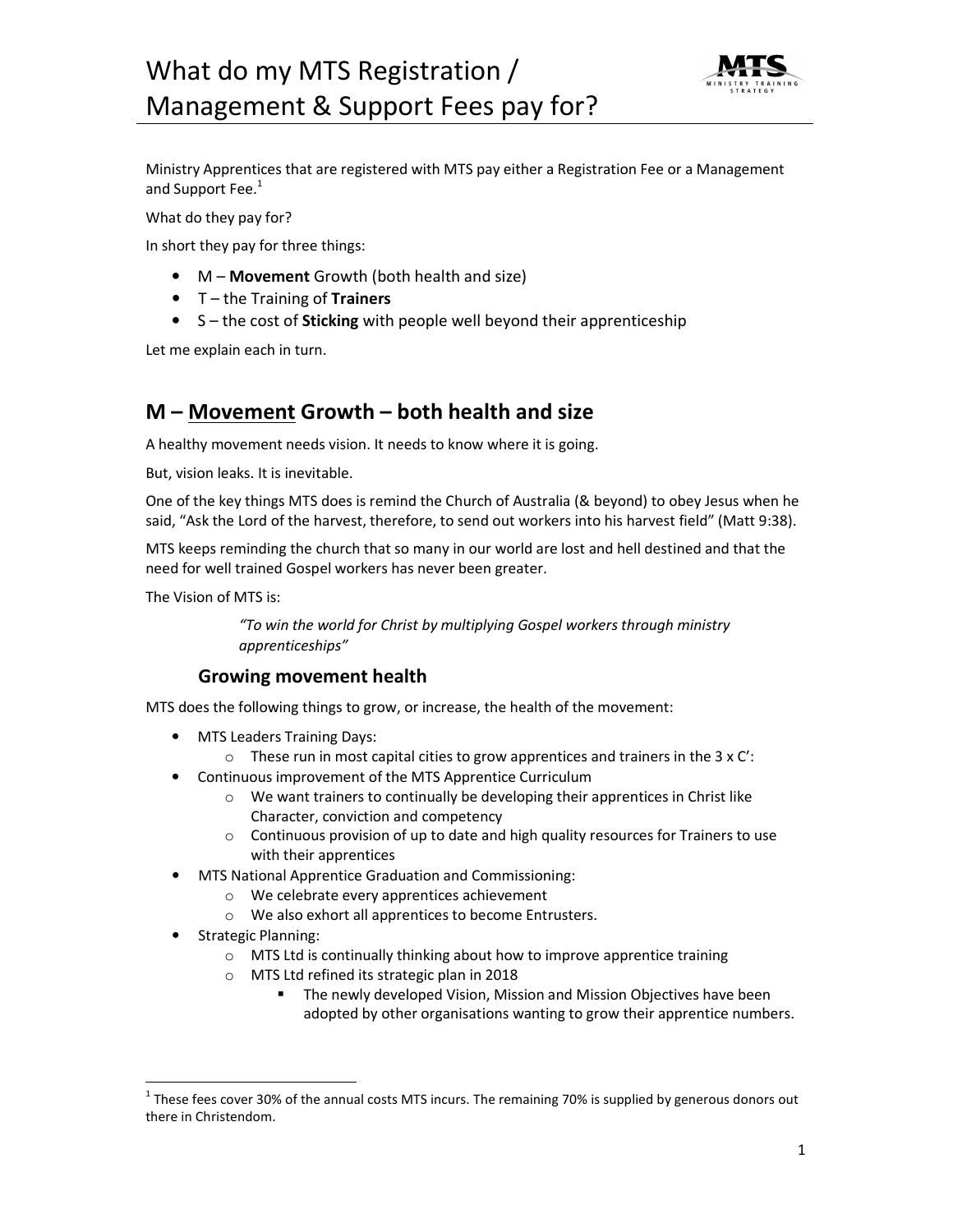

- Pastoral Care Frameworks
	- $\circ$  MTS wants good, local pastoral care provided to the trainers and the apprentices right from the point of the apprentice being interviewed
		- Coaches are identified right from the start
		- Coaches are the first pastoral point of contact and serve the apprentice and trainer well.
	- o MTS has a 6 monthly Quality Assurance Survey (QAS) to flag any dissatisfaction early.
	- $\circ$  MTS provides pastoral care when a situation cannot be solved by the Trainer, Coach and Apprentice.
- Government Compliance a movement cannot be healthy when it is not compliant
	- o MTS liaises with all the relevant government departments to ensure that apprentices are trained in accordance with the law. MTS liaises with:
		- FairWork Australia, The Australian Tax Office, the Department of Education and the Australian Department of Home Affairs
	- o MTS Ltd also communicates all changes in Australian law to the movement.

### **Growing movement size**

MTS does the following things to grow, or increase, the size of the movement:

- Partnership Building
	- o We build new partnerships with like-minded friends who want to recruit more apprentices e.g:
		- We began a formal partnership with METRO (the apprentice training arm of the Presbyterian Church of NSW) in 2015. That partnership has helped METRO go from 5 apprentices in 2015 to 15 in 2019.
- The creation of new Apprenticeship funding models:
	- o MTS Curriculum (Est 2012) apprentices trained in accordance with an MTS approved curriculum can pay the apprentice the minimum wage for 3.5 days instead of 5 days per week.
		- The cost to the Christian Community is \$25,893 instead of \$36,913
		- 42% more apprentices can be trained for the investment
	- $\circ$  MTS Scholarship (est 2014) apprentices doing nationally accredited study can raise support tax deductibly.
		- **The cost to the Christian Community is \$17,477 (assuming a marginal tax** rate of 32.5%) instead of \$25,893
- Provision of High Quality Apprentice Recruiting Events
	- o MTS Info Nights across Australia
	- o MTS Apprentice Recruiting Conferences (in 7 of the 8 states and territories of Australia)
- The Training of MTS Recruiters:
	- o Every time MTS runs an MTS Info Night, we seek to train 1-2 people to be MTS Recruiters themselves.
- MTS Entrusters:
	- o We encourage all apprentices and trainers to seek to become Entrusters
	- $\circ$  An Entruster is a person who has trained an apprentice that has gone on to train an apprentice.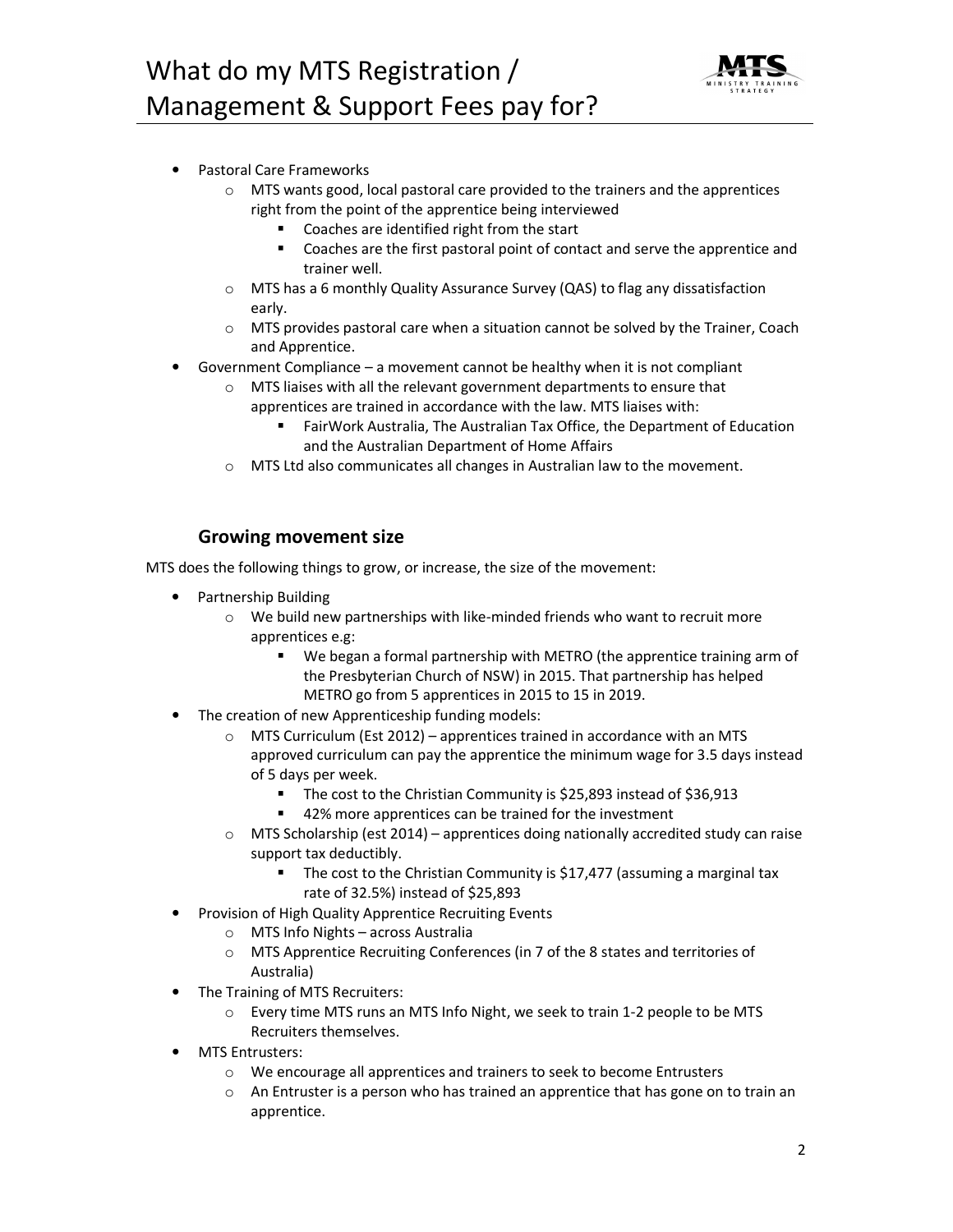

- Research Funding:
	- o MTS engages qualified researchers every 5 years (aligned with the NCLS) to ascertain:
		- The health of the movement
		- And the blockages to growth
	- o MTS also does internal research as required by the movement:
		- For example we recently wrote a paper about the number of apprentices that continue onto college post apprenticeship
- Internationally MTS grows the movement in the following ways:
	- $\circ$  We constantly supply information and resources to countries around the world.
	- o We run an MTS International Conference every 4 years (aligned with the Olympics)
	- o MTS people travel to various nations of the world to assist them in the establishment of indigenous apprentice training movements e.g.:
		- Tim Thorburn Zimbabwe and Liberia
		- Ben Pfahlert Chile and Cuba
		- Eric Thurston Canada and USA

## **T – the Training of Trainers**

MTS Trainers are the "flywheel" of the MTS movement.

The MTS Mission statement is:

*To raise up, support and resource MTS Trainers as they multiply Gospel workers through ministry apprenticeships* 

MTS Ltd seeks to do for Trainers what they cannot do for themselves. MTS Ltd does the following:

- **Raising Up** Trainers:
	- $\circ$  we exhort all past apprentices to become apprentice trainers through MTS Info Nights and MTS Recruiting Conferences
- **Supporting** Trainers we have invested significant resources to provide the following support:
	- o Book Publication:
		- "Passing the Baton" by Col Marshall (Matthias 2007)
		- "The Vine Project" by Marshall and Payne (Matthias 2009)
		- "All for the Kingdom" by Pfahlert & Omrod (MTS 2009)
		- "Passing the Baton Workshop" by Pfahlert (MTS 2010)
	- $\circ$  The Director of Training (Eric Thurston) is a dedicated resource to assist the nation's **Trainers**
	- o The Train the Trainer Course
		- Strand  $1$  The Why of training Ministry Apprentices
		- $\blacksquare$  Strand 2 The How of training Ministry Apprentices
		- Strand 3 Lessons from Experienced Trainers
		- Strand  $4 -$  Delegation and Coaching
	- o Additional Resources may be found at:
		- http://www.mts.com.au/training-resources
		- http://www.mts.com.au/resources